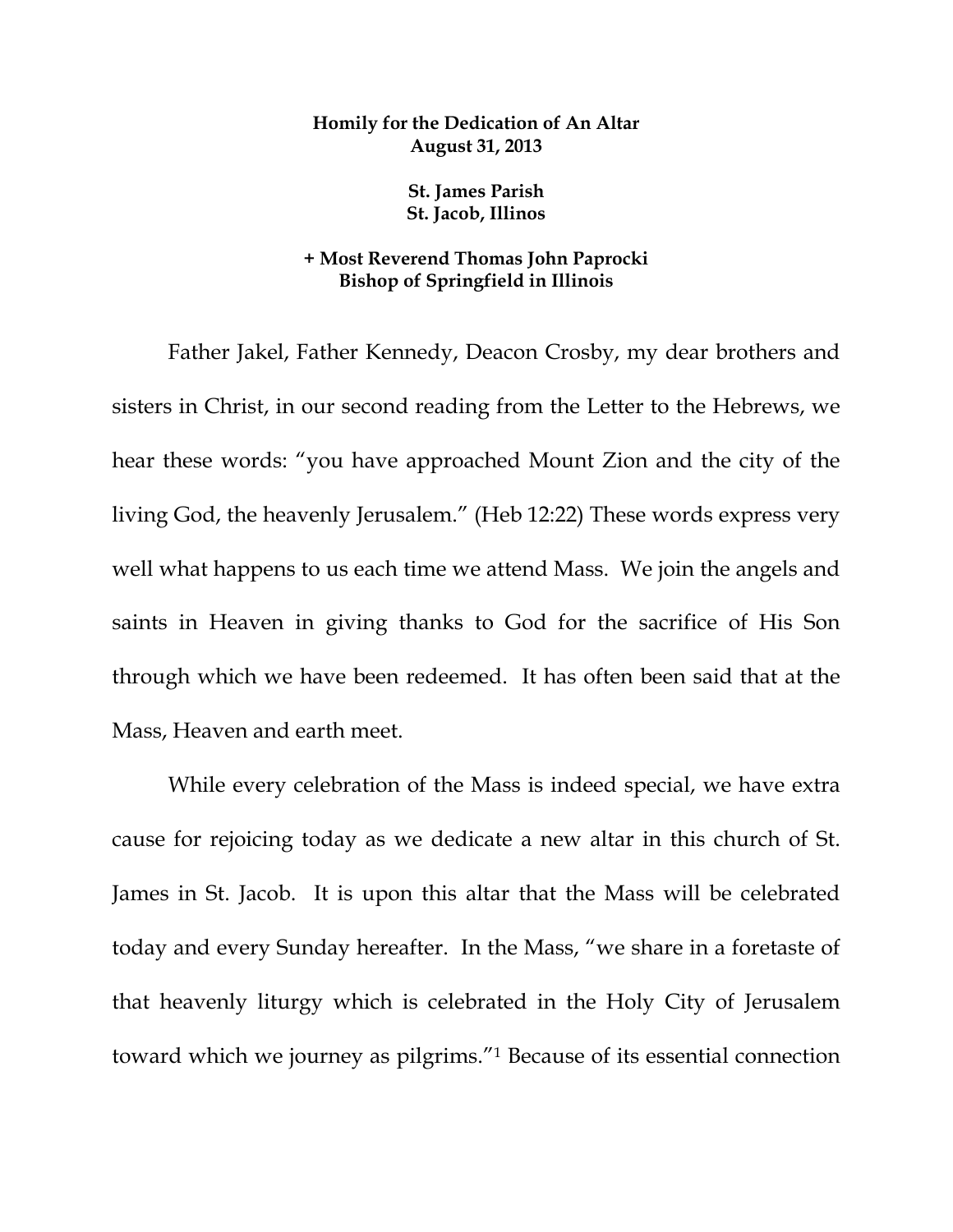to the celebration of the Mass, which is at the center of our lives as Catholics, the dedication of an altar is of great importance.

 In the Old Testament, the altar was the place where sacrifices were offered on a daily basis. One of the purposes of these sacrifices was to attempt to restore humanity's relationship with God, which had been lost through the disobedience of Adam and Eve. This distance from God resulting from their sin is shown by their being placed outside of the Garden of Eden which represents where God dwells. The various sacrifices of the Israelites were an attempt to try to close that gap between God and His people, but none of those sacrifices could perfectly accomplish this goal, thus the need to repeat them over and over. In the fullness of time, though, God sent His Son into the world to offer Himself as the perfect sacrifice that would finally restore that friendship between God and man. This sacrifice took place on Good Friday as Christ was crucified and died on the Cross. On the night before His Passion, Christ instituted the Eucharist as the means of allowing us to continue to share in the effects of that sacrifice by our partaking in His Body and Blood in the forms of bread and wine. Like the Passover, which celebrated the saving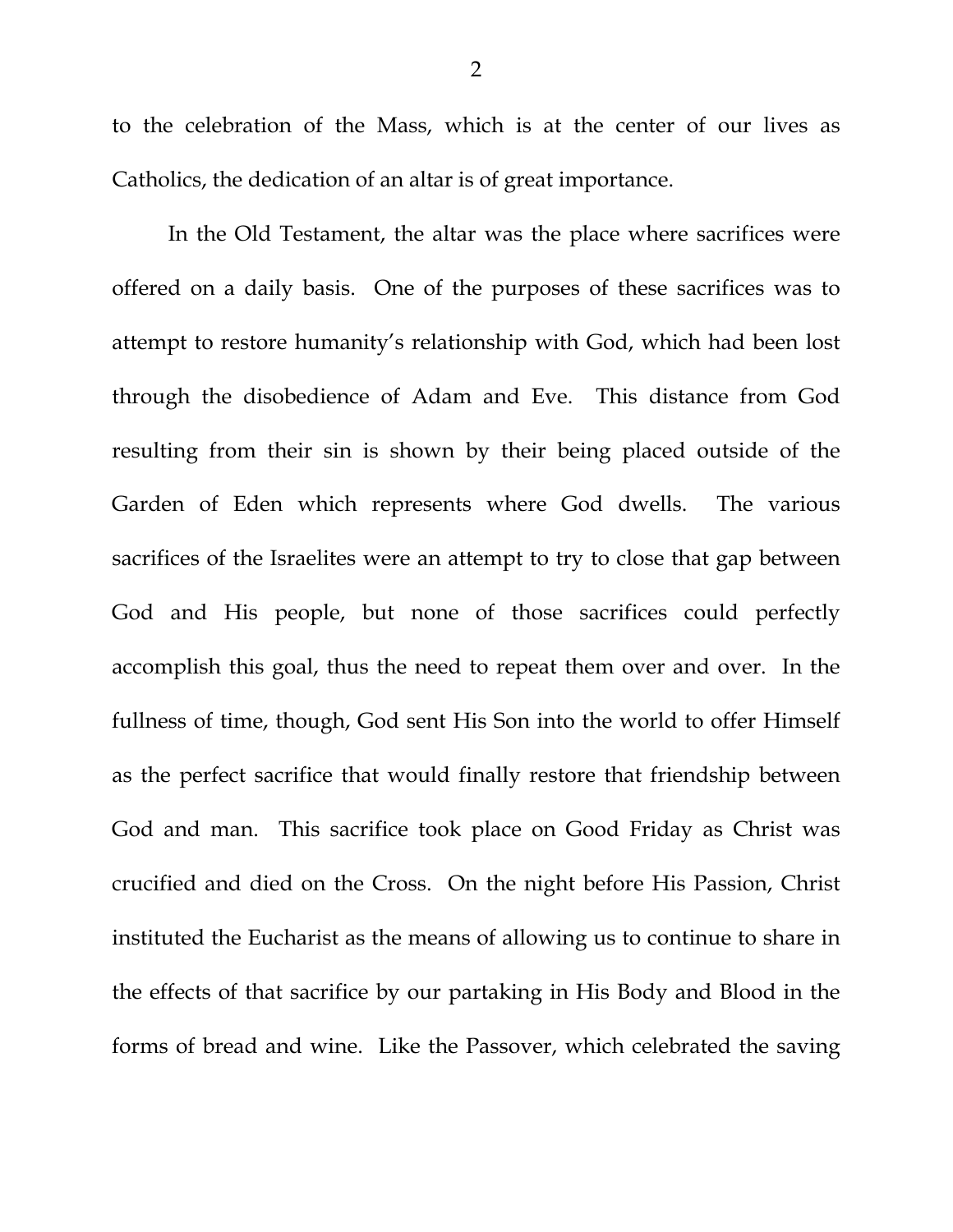actions of God as He freed His people from slavery in Egypt and led them on their journey to the Promised Land, the true saving event of Christ's Last Supper and Passion are to be repeated until His return at the end of time. These events are made present to us each time the Mass is celebrated at the altar. The altar, then, is at the heart of our celebration of this great mystery of our salvation. The Catechism of the Catholic Church sums this all up in its description of the altar, where we read: "The altar, around which the Church is gathered in the celebration of the Eucharist, represents the two aspects of the same mystery: the altar of the sacrifice and the table of the Lord."2 The rite of dedication of the altar highlights these two aspects of this mystery in various ways.

 First of all, there will be a special prayer of dedication by which this altar will be set aside for the sacred purpose of the celebration of the Mass where the sacrifice of the Cross is made present to us and where we gather at the table of the Lord. After this prayer, the altar will be anointed with Sacred Chrism. This holy oil, which I consecrated this past March during Holy Week at the Chrism Mass in our cathedral in Springfield, is normally used on people as a sign of their anointing as members sharing in the life of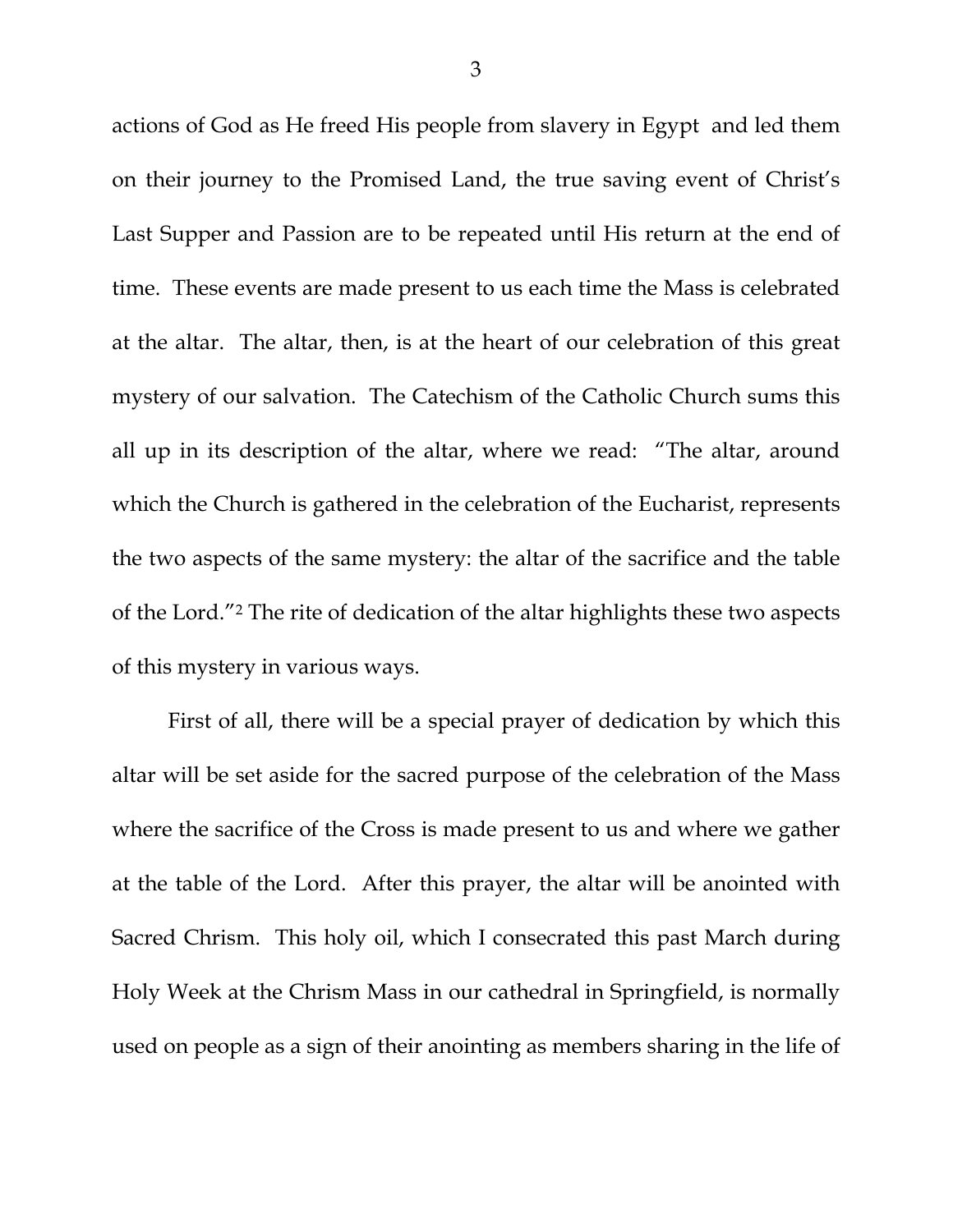Christ through the sacraments of Baptism, Confirmation, and Holy Orders. It is also used for the dedication of an altar which is a symbol of Christ, the Anointed One, who offered on the altar, of His Body the sacrifice for the salvation of all.3 Following the anointing, incense will be burned on the altar "to signify that Christ's sacrifice…ascends to God as an odor of sweetness, and also to signify that the people's prayers rise up pleasing and acceptable, reaching the throne of God."4 Next, the altar is covered with a white cloth, indicating that the altar is table of the Lord where the Eucharistic meal is celebrated and we receive the gift of the divine food as our spiritual nourishment.<sup>5</sup> Finally, the candles at the altar are lit. Since the altar is a symbol of Christ, the light signifies that Christ is the "light of the world." (Jn 9:5) The prayer for the lighting of the altar also reminds us, who share in His life through Baptism and the Eucharist, to let the light of Christ reflect in the way that we live our lives.

 All of these symbols help us to better grasp the significance and meaning of the altar that stands at the center of our worship in the celebration of the Eucharist. Relatively few Catholics have the privilege of witnessing what you are about to experience in the dedication of this altar.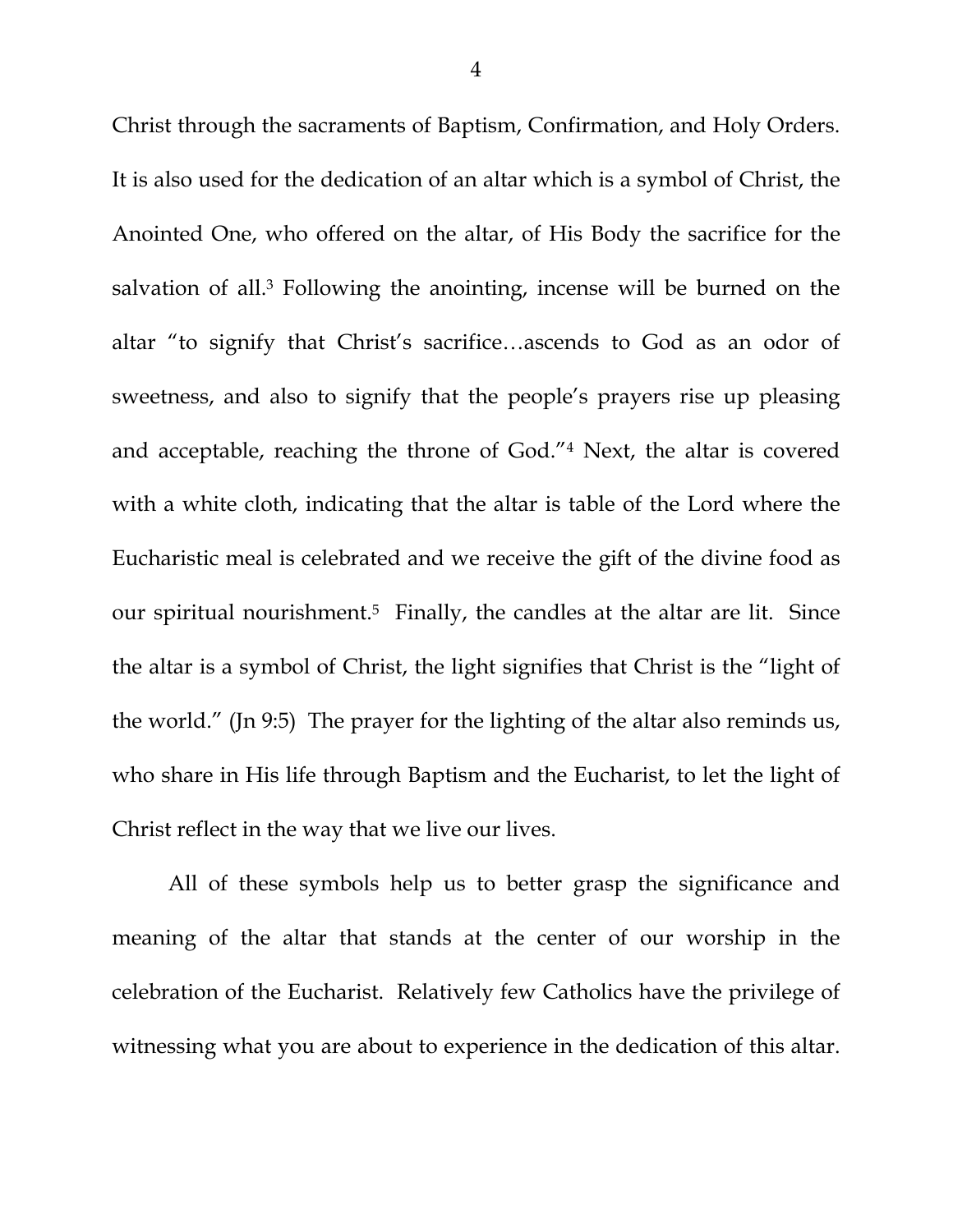On such a special day, we should not miss the opportunity to reflect on the meaning of the Eucharist in our lives. After all, the greater focus of this Mass is not the dedication, but what follows the dedication, the celebration of the Mass. In his homily for the Feast of the Body and Blood of Christ, *Corpus Christi*, Pope Francis offers a wonderful reflection on what it means to live the Eucharist in our daily lives. He encourages us to consider what type of impact our relationship with Christ, strengthened through the Eucharist, has on us. He encourages us to ask ourselves the following questions: "[D]o I let myself be transformed by Him? Do I let the Lord who gives Himself to me, guide me to come out more and more from my little fence, to get out and be not afraid to give, to share, to love Him and others?"6 We are called to approach our reception of the Eucharist as a sacred encounter with the Christ who loves us and desires for us to walk away from each Mass with a greater love for Him and for others in our hearts.

 May our celebration of the dedication of this altar renew within each and every one of us a greater desire to draw close to our Lord and to follow Him more eagerly and with greater devotion. May the light of His